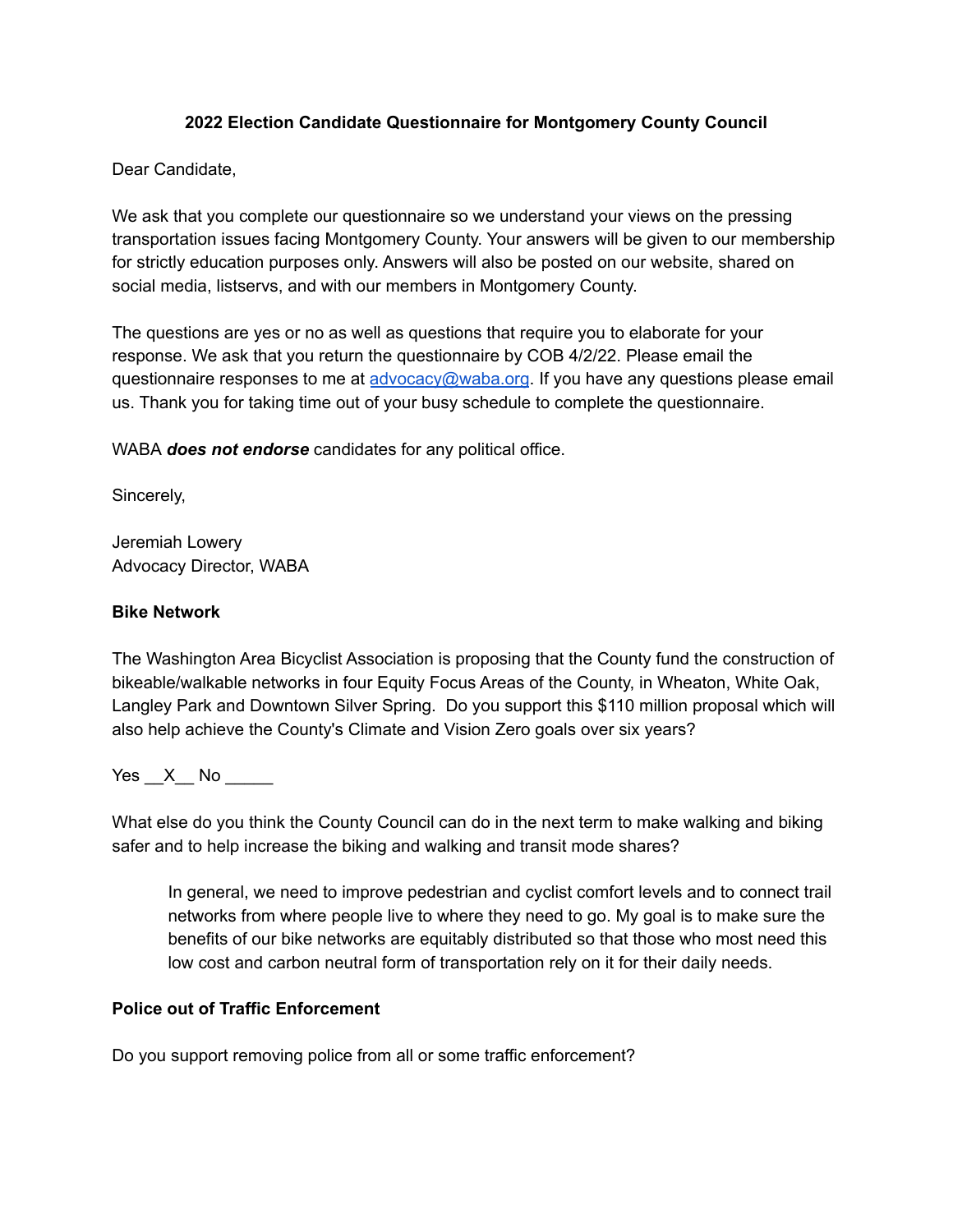$Yes \_ X \_ No \_$ 

How will you balance the need for traffic enforcement and equity while in office?

I have drafted and plan to introduce legislation that will prevent traffic stops based on non-safety related matters so that police can refocus their attention on issues that actually impact pedestrian and cyclist safety. Over the past decade, out of over 700,000 traffic citations, only 3,300 drivers have been cited for failing to yield to a pedestrian, and only 46 have been cited for passing a cyclist in an unsafe manner. Given how prevalent incidents involving pedestrians and cyclists are on our roads, clearly MCPD needs to shift its attention to better protect all road users.

#### **Trails - repaving**

Do you support fully funding the budget request of the Parks Department to include monies for repaving the Sligo, Rock Creek and Capital Crescent Trails?

Yes X No  $\blacksquare$ 

#### **Tunnel**

Do you support funding the \$55m project for this important regional trail connection through downtown Bethesda?

 $Yes \_ X \_ No \_$ 

Do you support funding that will complete construction of the project within the current FY 23-28 CIP period or sooner/later?

 $Yes \_ X \_ No \_$ 

#### **270 widening**

Do you support or oppose the proposal to widen parts of I-495 and I-270 to add four express toll lanes?

Yes No X

Why or why not? And how would you show that support or opposition. Do you support other new highways or road expansions?